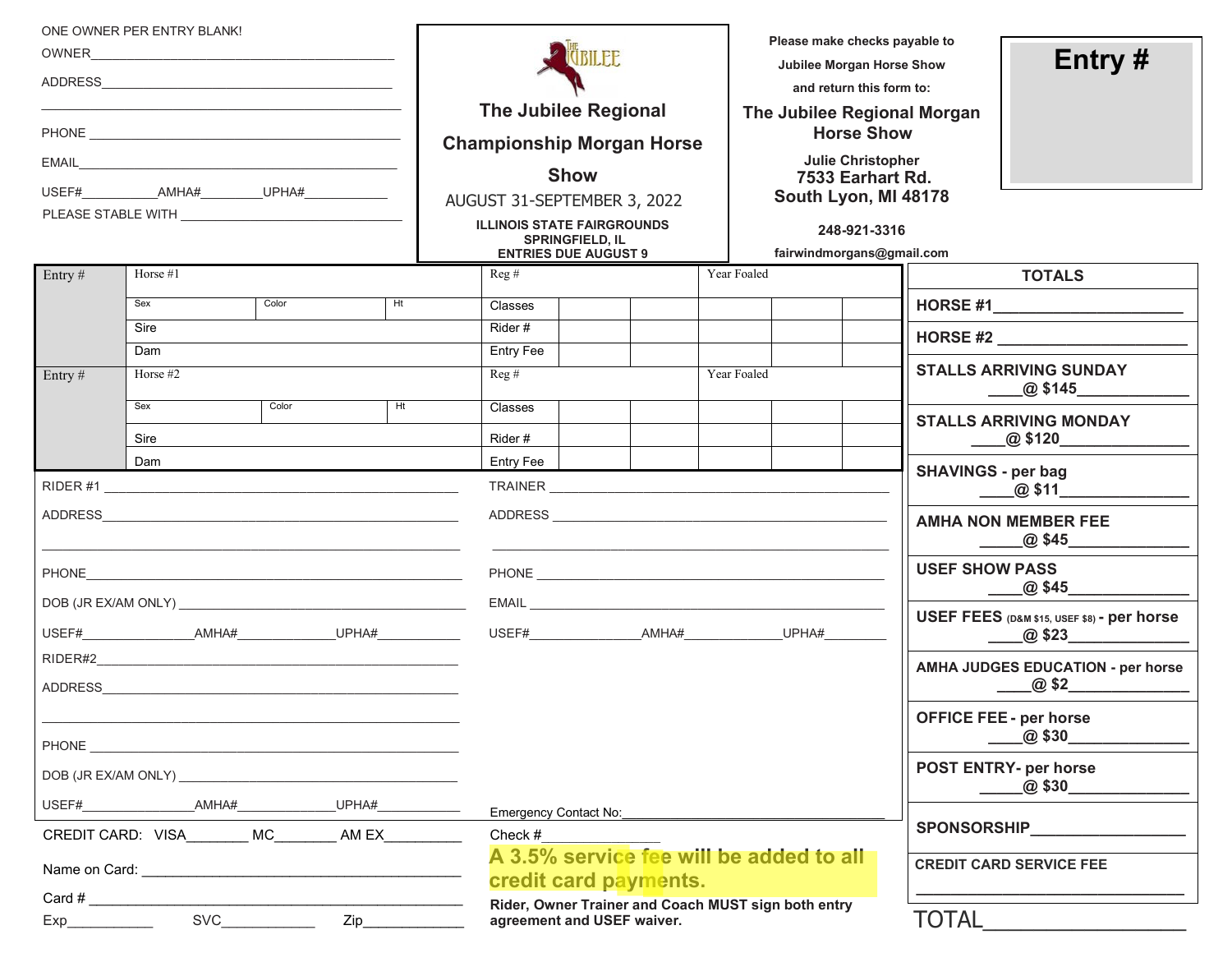# **FEDERATION ENTRY AGREEMENT**

By entering a Federation-licensed Competition and signing this entry blank as the Owner, Lessee, Trainer, Manager, Agent, Coach, Driver, Rider, Handler, Vaulter or Longeur and on behalf of myself and my principals, representatives, employees and agents, I agree that I am subject to the Bylaws and Rules of The United States Equestrian Federation, Inc. (the "Federation") and the local rules of the **Jubilee Regional Morgan Horse Show**. I agree to be bound by the Bylaws and Rules of the Federation and of the competition. I will accept as final the decision of the Hearing Committee on any question arising under the Rules, and agree to release and hold harmless the competition, the Federation, their officials, directors and employees for any action taken under the Rules. I represent that I am eligible to enter and/or participate under the Rules, and every horse I am entering is eligible as entered. I also agree that as a condition of and in consideration of acceptance of entry, the Federation and/or the Competition may use or assign photographs, videos, audios, cablecasts, broadcasts, internet, film, new media or other likenesses of me and my horse taken during the course of the competition for the promotion, coverage or benefit of the competition, sport, or the Federation. Those likenesses shall not be used to advertise a product and they may not be used in such a way as to jeopardize amateur status. I hereby expressly and irrevocably waive and release any rights in connection with such use, including any claim to compensation, invasion of privacy, right of publicity, or to misappropriation. The construction and application of Federation rules are governed by the laws of the State of New York, and any action instituted against the Federation must be filed in New York State. See GR908.4

## **I HAVE CAREFULLY READ THIS DOCUMENT IN ITS ENTIRETY, UNDERSTAND ALL OF ITS TERMS AND CONDITIONS, AND KNOW IT CONTAINS AN ASSUMPTION OF RISK, RELEASE AND WAIVER FROM LIABILITY, AS WELL AS A HOLD HARMLESS AND INDEMNIFICATION OBLIGATIONS.**

By signing below, I (as the participant or as the Parent/Legal Guardian of the minor identified below) hereby accept and agree to the terms and conditions of this Agreement in connection with my (or the minor's) participation in any USEF Event. If, despite this Agreement, I, or anyone on my behalf or the minor's behalf, makes a claim for Liability against any of the Released Parties, I will indemnify, defend and hold harmless each of the Released Parties from any such Liabilities as the result of such claim.

**BY SIGNING BELOW, I AGREE** to be bound by all applicable Federation Rules and all terms and provisions of this entry blank and all terms and provisions of this Prize List. If I am signing and submitting this Agreement electronically, I acknowledge that my electronic signature shall have the same validity, force and effect as if I affixed my signature by my own hand.

| RIDER/DRIVER/HANDLER<br>(mandatory)                                       | OWNER/AGENT<br>(mandatory) | <b>TRAINER</b><br>(mandatory) | COACH<br>(if applicable)    |  |  |  |  |  |
|---------------------------------------------------------------------------|----------------------------|-------------------------------|-----------------------------|--|--|--|--|--|
| Signature:                                                                | Signature:                 | Signature:                    | Signature:                  |  |  |  |  |  |
| Print Name:                                                               | Print Name:                | Print Name:                   | Print Name:                 |  |  |  |  |  |
| RIDER/DRIVER/HANDLER #2                                                   | RIDER/DRIVER/HANDLER #3    |                               |                             |  |  |  |  |  |
| Signature:                                                                | Signature:                 |                               |                             |  |  |  |  |  |
| Print Name:                                                               | Print Name:                |                               |                             |  |  |  |  |  |
| Parent/Guardian Signature: (Required if Rider/Driver/Handler is a minor): |                            |                               |                             |  |  |  |  |  |
| Print Parent//Guardian Name:                                              |                            |                               | Emergency Contact Phone No. |  |  |  |  |  |
| Is Rider/Driver/Vaulter a U.S. Citizen: Yes                               | No                         |                               |                             |  |  |  |  |  |